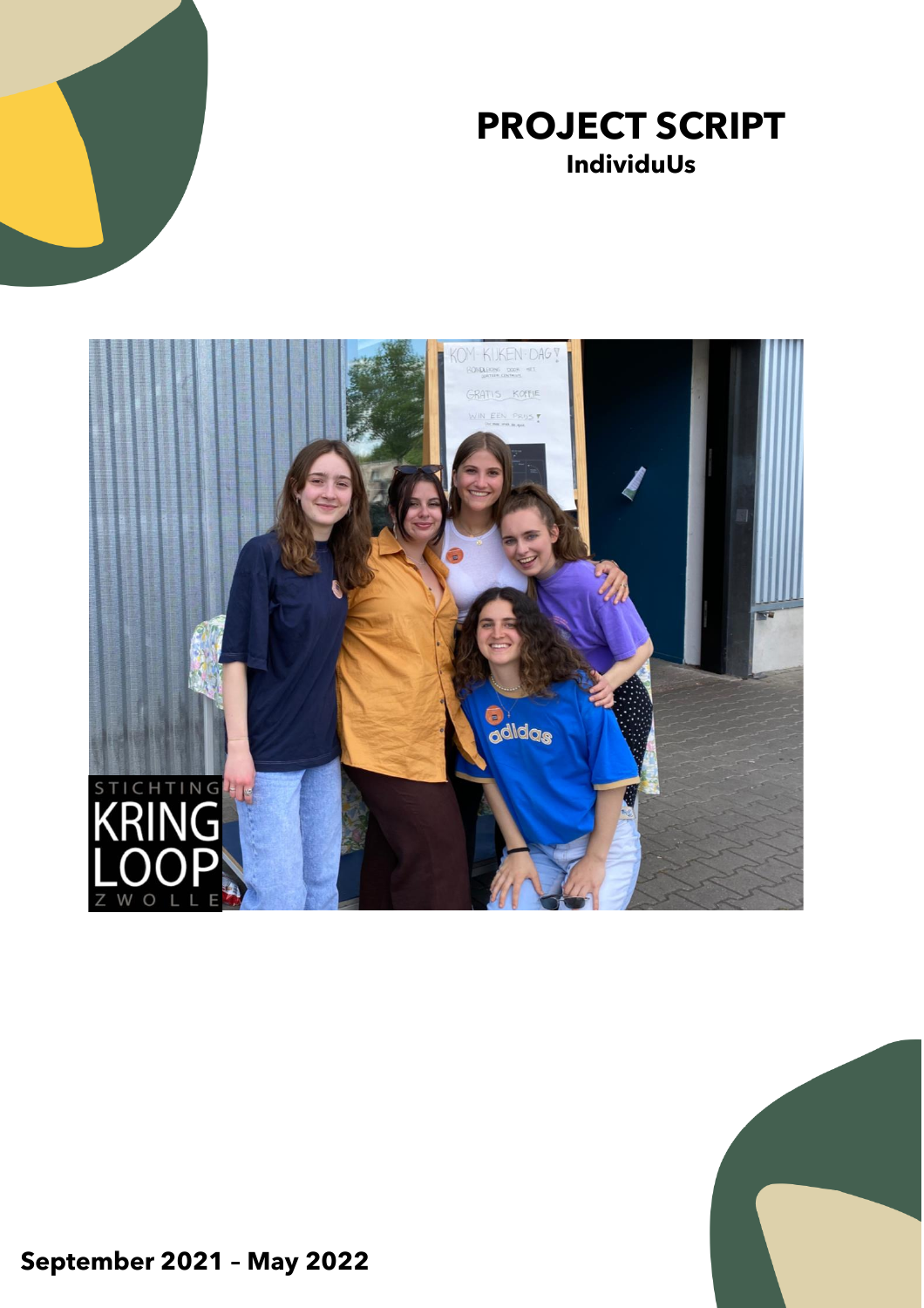# <span id="page-1-0"></span>**Table of Contents**

| Appendix 9- Template for communication with retirement homes & elderly apartment complex 18 |
|---------------------------------------------------------------------------------------------|
|                                                                                             |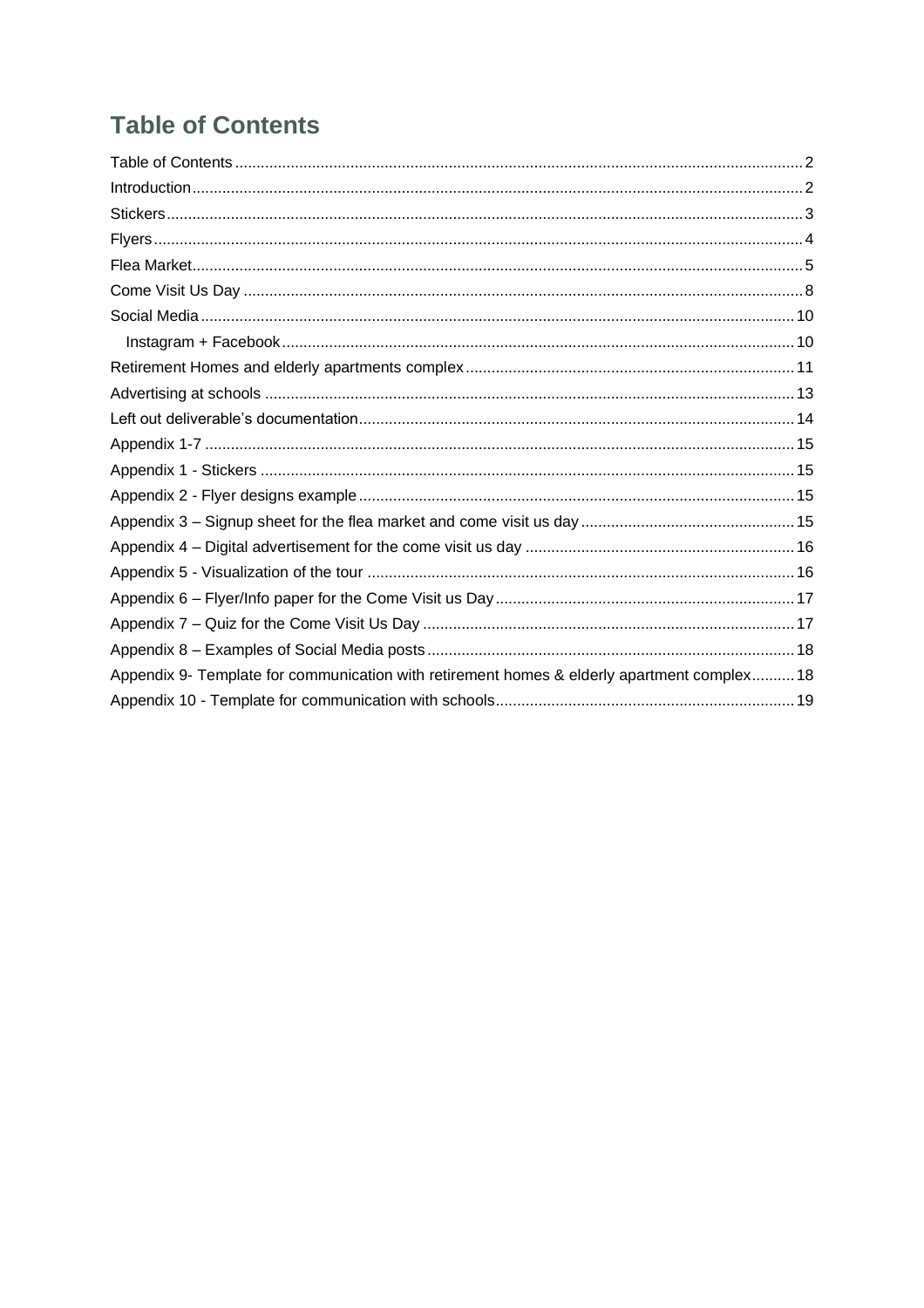Dear Wilma, Jan Tepper, Jan Pruis, Yanika and Dick,

It was a pleasure working with you in the past months. We wish you the best!

Kind regards, Inês, Anapaula, Carmen, Paula, Charlotte

Contact: [individu.us.project@gmail.com](mailto:individu.us.project@gmail.com) [charlotte.spreen@windesheim.nl](mailto:charlotte.spreen@windesheim.nl)

[ines.soares.moreira@windesheim.nl](mailto:ines.soares.moreira@windesheim.nl) [anapaula.diaz.barrenechea@windesheim.nl](mailto:anapaula.diaz.barrenechea@windesheim.nl) [carmen.van.den.brink@windesheim.nl](mailto:carmen.van.den.brink@windesheim.nl)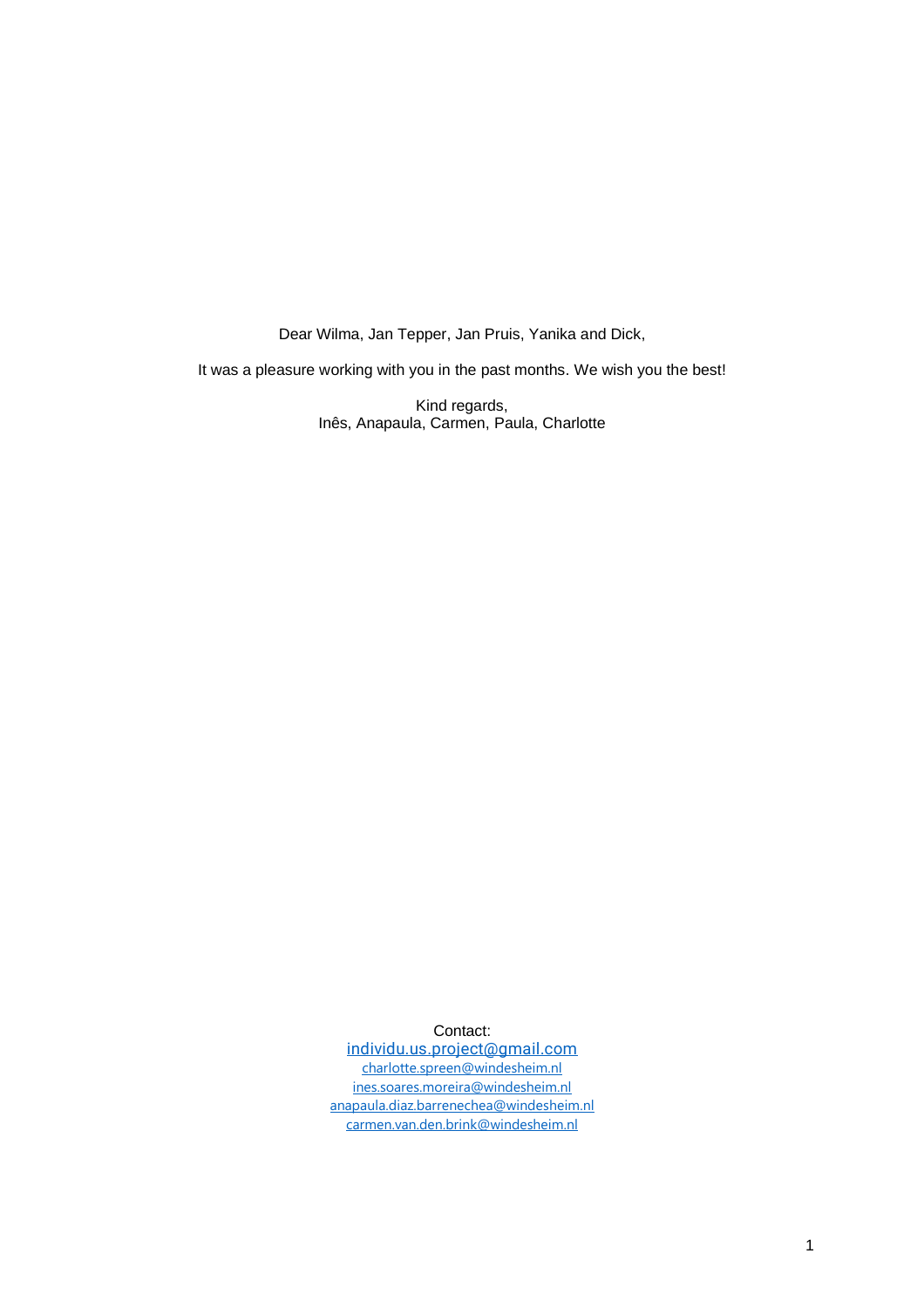# <span id="page-3-0"></span>**Introduction**

This script is part of a project, which aimed to find opportunities to raise awareness and attract volunteers for Kringloop and Noggus en Noggus. Hence, different methods to attract volunteers will be explained in detail in the following document.

The project started in September 2021, ended in May 2022 and was planned and executed by the project group IndividuUs. The project group IndividuUs contains five first-year students, from Portugal, Peru, The Netherlands and Germany, attending the Global Project and Change Management study program at the Hogeschool Windesheim in Zwolle.

The full documents of the appendix 1-7 can be found in the same order and names in the folder of documents in the USB-stick you received from us.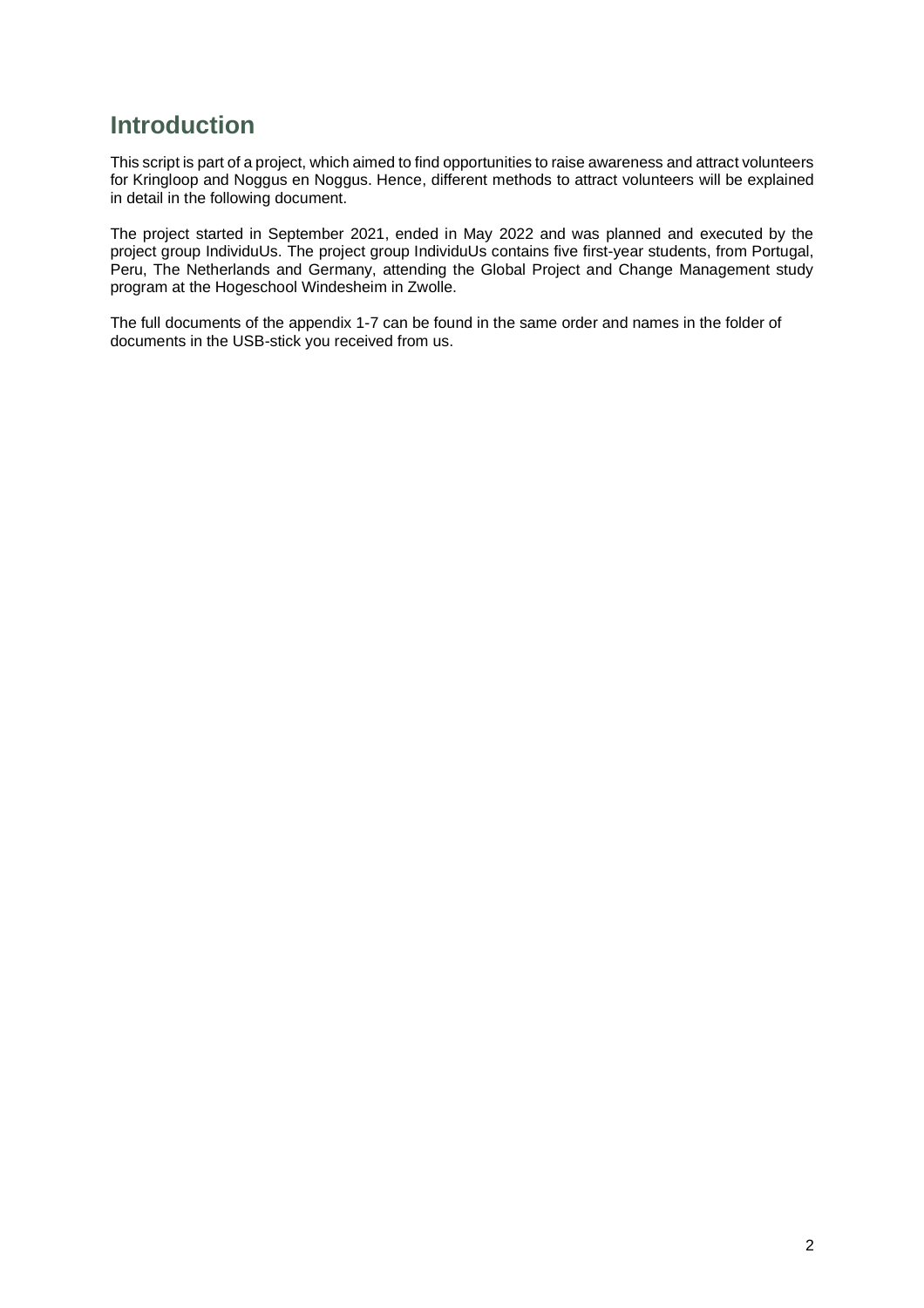# <span id="page-4-0"></span>**Stickers**

# **OBJECTIVE**

With the stickers, we wanted to be able to offer all the people who attended the flea market and came to visit us a day a small souvenir of the day. This way, later on, when the visitors see the stickers again, they can remember the event again. This is why, we put in the contacts needed to volunteer at Kringloop that were visually attractive to attract attention.

# **PROCESS**

The stickers were designed by three members of the group who started by doing a brainstorming session and later on, after the first drawings, presented some suggestions to the group and the clients to see what the majority preferred. After this joint session, the final decisions were made to have four different verisons (see appendix 1), two stickers in Dutch and two in English. This was the beginning of the creative process. The stickers were done and ready to print after two weeks.

The place where printed: Copycete (Portugal) Price: 20 euros Number of stickers: 600

# **EFFECTIVENESS**

The feedback about the stickers was very positive. However, it is not possible to answer the question of whether they were really effective or not because we have no way to control how many people actually contacted Kringloop due to stickers. All we can say is that we received quite some good feedback for the stickers.

# **PITFALLS**

One problem we encountered was that printing the stickers on uncut paper was cheaper. Therefore, we had to cut out the stickers by ourselves afterwards, which took quite some time. Our advice is to invest some money more and print the stickers on pre-cut paper.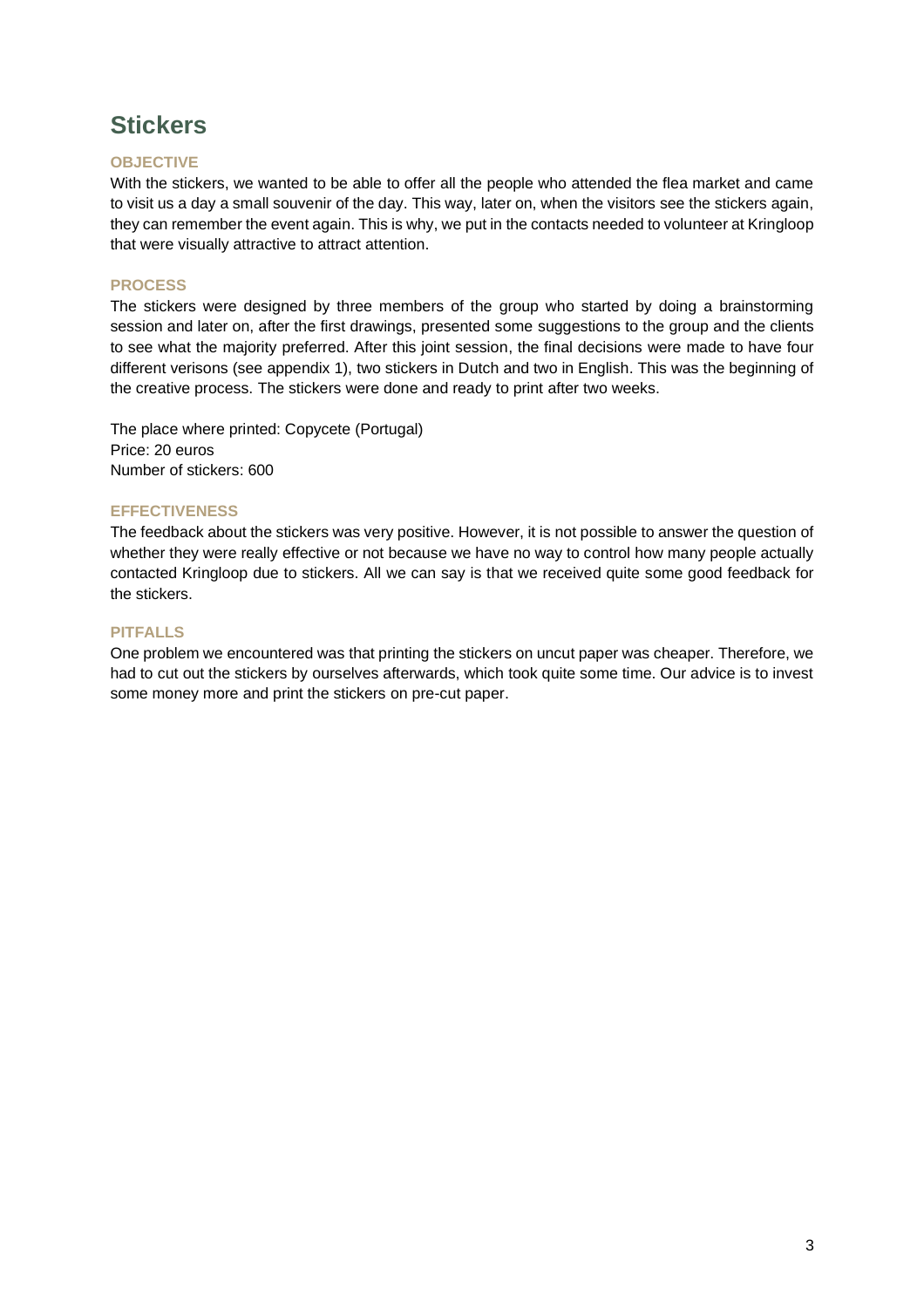# <span id="page-5-0"></span>**Flyers**

# **OBJECTIVE**

The purpose of the flyer was to attract attention to the Kringloop itself and advertise the event of the Come Visit us Day taking place two weeks after the flea market. Furthermore, it should provide some information about how it's like to work/volunteer at the Kringloop. The flyer had the format of a tri-fold Brochure and the designs can be found attached in the appendix of this document (see appendix 1).

# **PROCESS**

We started to draft the text of the flyer in close accordance with the website of the Kringloop. For the design we choose something modern and appealing also to the younger target group and used the platform Canvas. The outside of the flyer was dedicated to the advertising of the Come Visit us Day while the inside provided information on the Kringloop as well as about working in the Kringloop. We choose different designs of the front of the flyer as well as printing the flyer in Dutch and English. Both design and text of the flyer were discussed with Yanaika Bruins before printing. Additionally, the budget was agreed on with her. We printed the flyer at the Windesheim Media center for a good price of around 90 €.

As already mentioned, the finished designs can be found in the appendix. In case the Kringloop wants to reuse the template of our flyer and change it for other occasions, here is a link to access the template on the platform Canvas:

https://www.canva.com/design/DAFBa8ihXHg/QCDbTfxmEIy\_d\_m0ifeXgg/edit?utm\_content=DAFBa8 [ihXHg&utm\\_campaign=designshare&utm\\_medium=link2&utm\\_source=sharebutton](https://www.canva.com/design/DAFBa8ihXHg/QCDbTfxmEIy_d_m0jfeXgg/edit?utm_content=DAFBa8ihXHg&utm_campaign=designshare&utm_medium=link2&utm_source=sharebutton)

To use it, click on the link and then join Canvas with an email address. This involves no license costs as we used the free trial to design the flyer.

### **EFFECTIVENESS**

We would consider the flyer to be a quite effective method to attract the attention of people and to advertise. However, we consider it to only indirectly support the project's goal as its purpose was to advertise and not recruit volunteers itself. Therefore, we advise to use this method only in combination with other methods when wanting to recruit more volunteers.

### **PITFALLS**

For printing, we had to make sure that we used the current bleed to avoid any of the flyer content to be cut off or to have wight margin. This is why we advise to print the flyers in a professional shop and ask for clear instructions and advice before printing.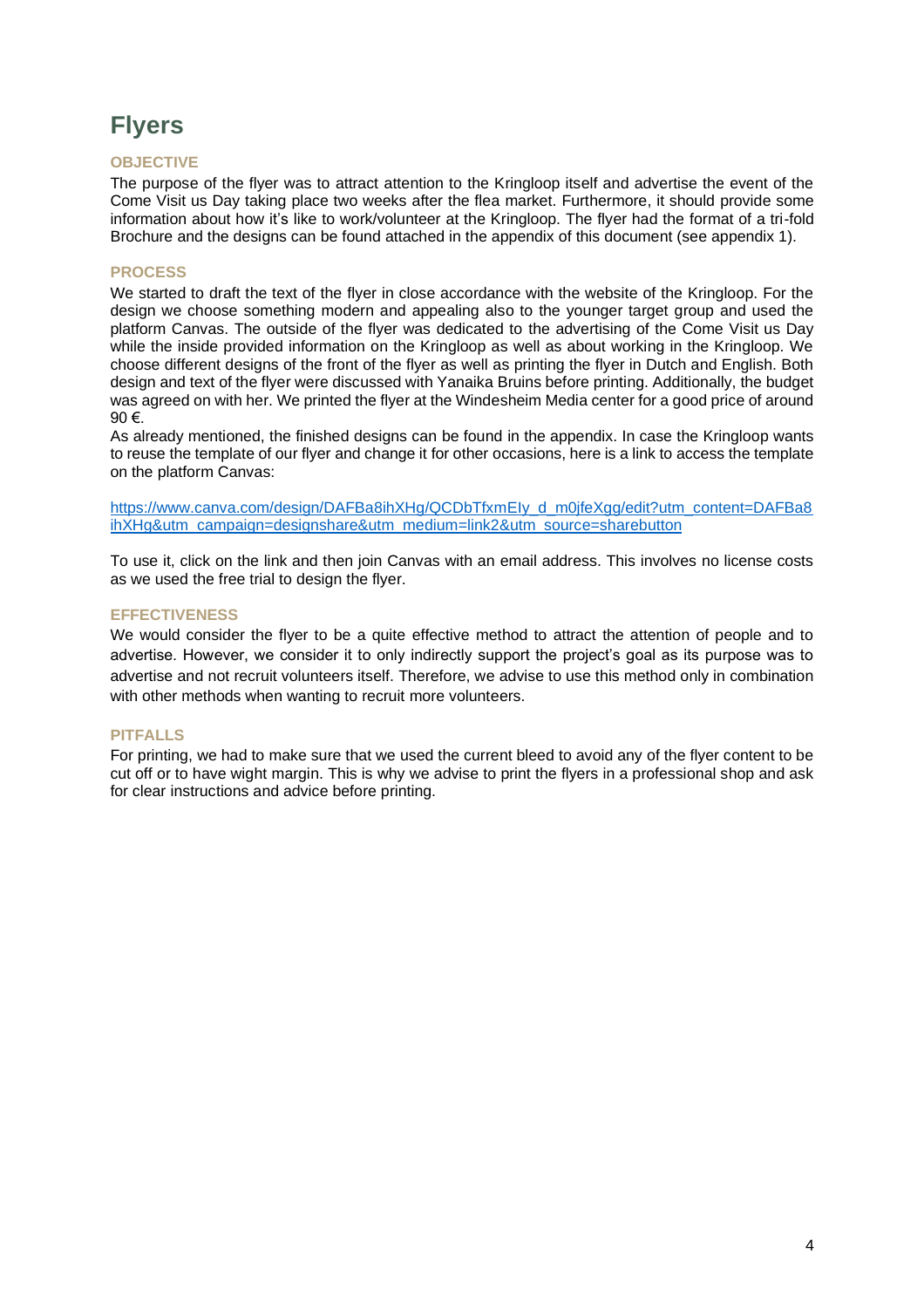# <span id="page-6-0"></span>**Flea Market**

The flea market was executed by both teams IndividuUs and Bulgarians.

# **OBJECTIVE**

The idea was to create a flea market in the city center of Zwolle to make sure you get as many people to see the flea market as possible. Next to its original purpose, to sell second-hand goods on the streets, the flea market's objective consists of three goals:

# **1. Attract attention for the Kringloop**

Kringloop Zwolle is well known among a lot of people, but advertising the products they sell will remove the stigma about thrift stores only having broken down or dirty products. By attracting attention with the nice goods, you sell, more people will become interested in visiting the Kringloop and in time, volunteer there.

**1. Gain potential volunteers**

With flyers and information, you talk with by-passers, explain who the Kringloop is and why they need volunteers. There is a sign-up sheet to leave information to contact them.

# **2. Advertise for the come-visit-us day\***

If in the coming weeks you plan to have a come-visit-us day, you advertise this day by giving out flyers with the date on it and by telling by-passers who are not sure about volunteering yet to come to the come-visit-day and see what it is like.

**\*** The come-visit-us day was specific to our project. We advise to repeat this deliverable but it is not essential for the flea market. More about the come-visit-us day can be found under the hadline 'comevisit-us day.

# **PROCESS**

This is a guide to show you all the necessities for creating a flea market:

The first and most important step is to put people in charge of creating this day. The group has to consist of a person who can give permission on what goods to use, a person in charge of transporting the goods, a person who can schedule workers/volunteers to work that day and a person or group to execute all the steps that are left over. There can be multiple tasks connected to one person. The next step is for all to come together and decide on a date to do the flea market and this had to be communicated with the municipality of Zwolle to get permission (see contact information below\*). This way everyone can start on preparations specific for that date. When you have a date, the practical steps are:

- **What is the location?**

The executed flea market was on the Diezerstraat 86 because this is a busy street in the city centre of Zwolle.

- **How many volunteers do you need?** 

We advise with at least 5 because you need to have breaks as well.

### - **What time is the flea market**

The executed flea market was from 10:00 until 15:00, and we started to build at 8:30 this way you have enough time to set everything up and break it down again.

- **How to make the flea market attractive?**

To attracts as many by-passers as possible you can give out candy, chocolates, stickers, etc.

# - **What products do we want to sell?**

Think about how you want to set up the flea market. For example, you can make a living room, kitchen, dining room, a kid's area and a clothing area. The list of products used for the executed flea market: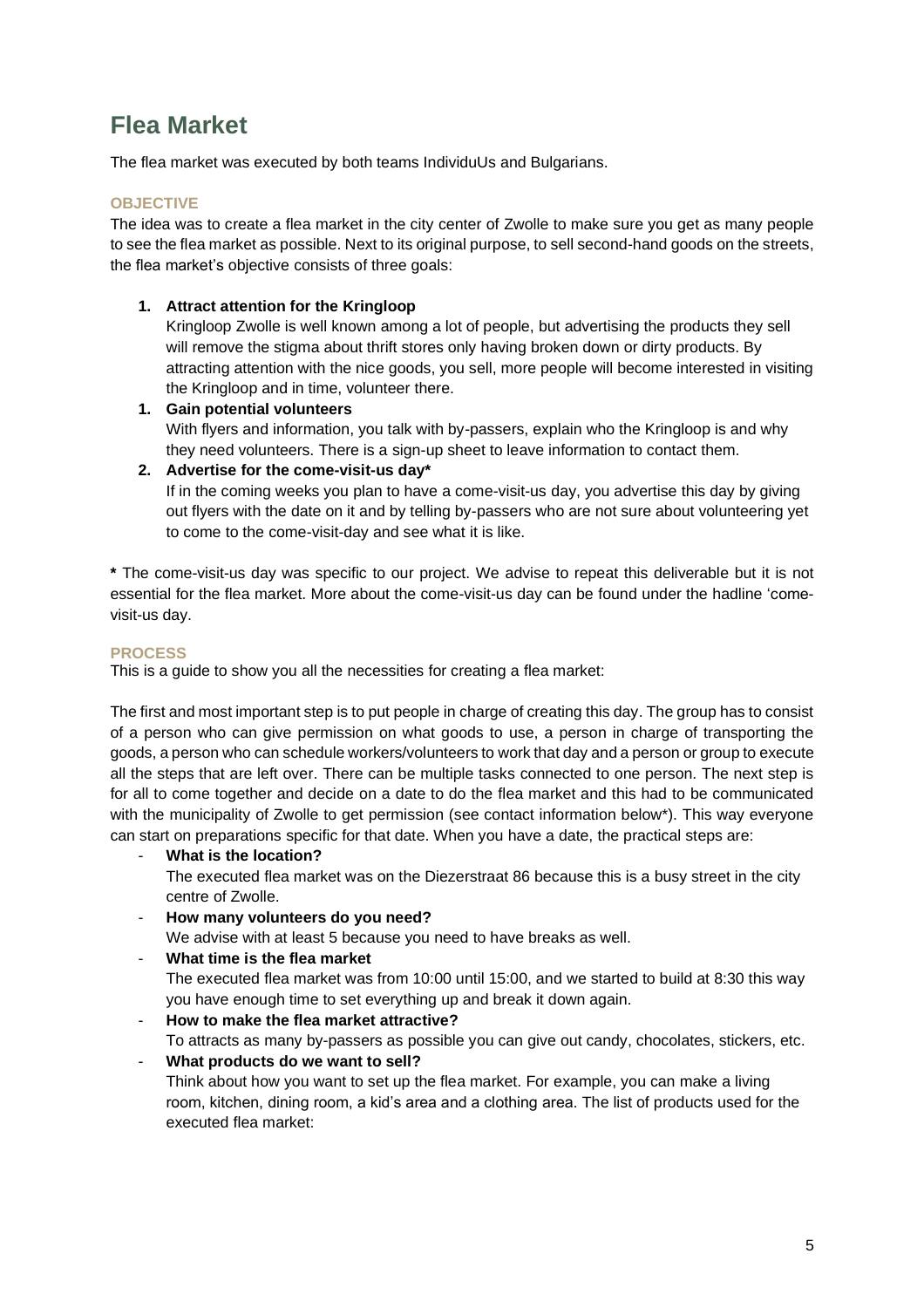### **Products**

- 1. Tables
- 2. Scarfs for table
- 3. A couch with cushions
- 4. A comfy chair with cushions
- 5. A few closets (low ones you can put decoration on)
- 6. A small table
- 7. Coffee/tea mugs
- 8. Some fancy 'one of a kind' products
- 9. Plates, glasses, cutlery, a few candles, a vase for the table in the dining room area
- 10. Books
- 11. Records
- 12. Decoration pieces
- 13. Clothes with a rack, a mirror, a manikin and hangers
- 14. Pans for the kitchen area
- 15. Jewellery

# **Practical**

- 16. Flyers (The flyer can be found in the script for making the flyer)
- 17. Stickers
- 18. Posters
- 19. Speaker to put on music
- 20. Chairs for the workers
- 21. Candy/chocolates to give out
- 22. Sign-up sheet for volunteers (see appendix 3)
- 23. Cash register (kassa)

After solving all the practical issues, you move on to the execution on the day of the flea market. Make sure the time and date are clearly communicated with the transport, the time the transport truck needs to be at the drop off point is of course earlier then the flea market because you need enough time to set everything up. For example, the executed flea market started at 10:00 but the truck was at the drop off point at 8:30. Set up the flea market and start addressing by-passers and people who come to look at the flea market. Make sure you tell the interested people about the Kringloop and why the flea market is set up, not only about what products they want to buy.

### **\* Contact information**

[https://organisaties.overheid.nl/33731/Gemeente\\_Zwolle](https://organisaties.overheid.nl/33731/Gemeente_Zwolle) *Gemeente Zwolle (general):* Phone number: 14038 Email: [postbus@zwolle.nl](mailto:postbus@zwolle.nl) Opening times: Monday to Friday from 8:30 – 17:00

*Specific person we got in contact with for the permission (afdeling fysieke leefomgeving):* Name: Carla Jacobs Email address: [cjm.jacobs@zwolle.nl](mailto:cjm.jacobs@zwolle.nl) Phone number: +31 38 498 2736

# **EFFECTIVENESS**

Experience from the executed flea market:

The advertisement part of the flea market was a great success, the products attracted a lot of attention and we had a lot of conversations about the Kringloop. How it is a non-profit organization and the need for volunteers. Often by-passers would say then know someone who is looking for volunteering work and we have them flyers to pass along. The selling goods part of the flea market was also a success, we made more money quite some money. However, the volunteer recruitment objective was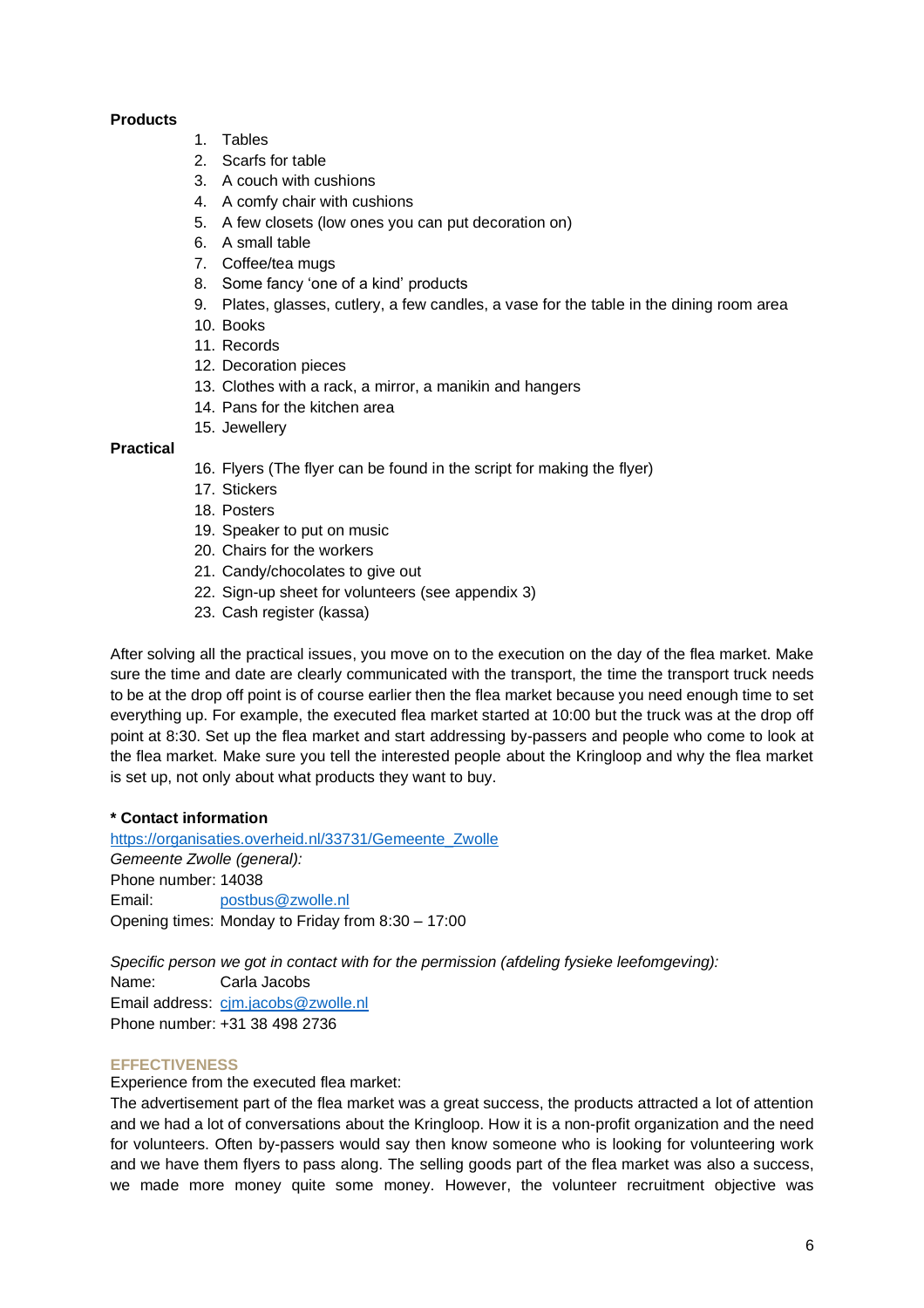unsuccessful, there was only one direct sign-up. The flea market is a good way to advertise a deliverable like the come-visit-us day, not a 'fast' volunteer recruitment method.

# **PITFALLS**

The biggest pitfall is communication, there are a lot of different aspects to the flea market and this can cause miscommunications. It is very important to make sure the decisions that are made, will not change (unless something unforeseeable happens). Deciding on a suiting date for the flea market can be a challenge, really pay attention to this.

Another pitfall can be the kind of persons you use for the flea market, the advertising part can be difficult because you experience a lot of rejection that day. It would be preferable if the workers on the flea market get energy out of and/or enjoy talking to people and can keep up this energy for a longer period of time.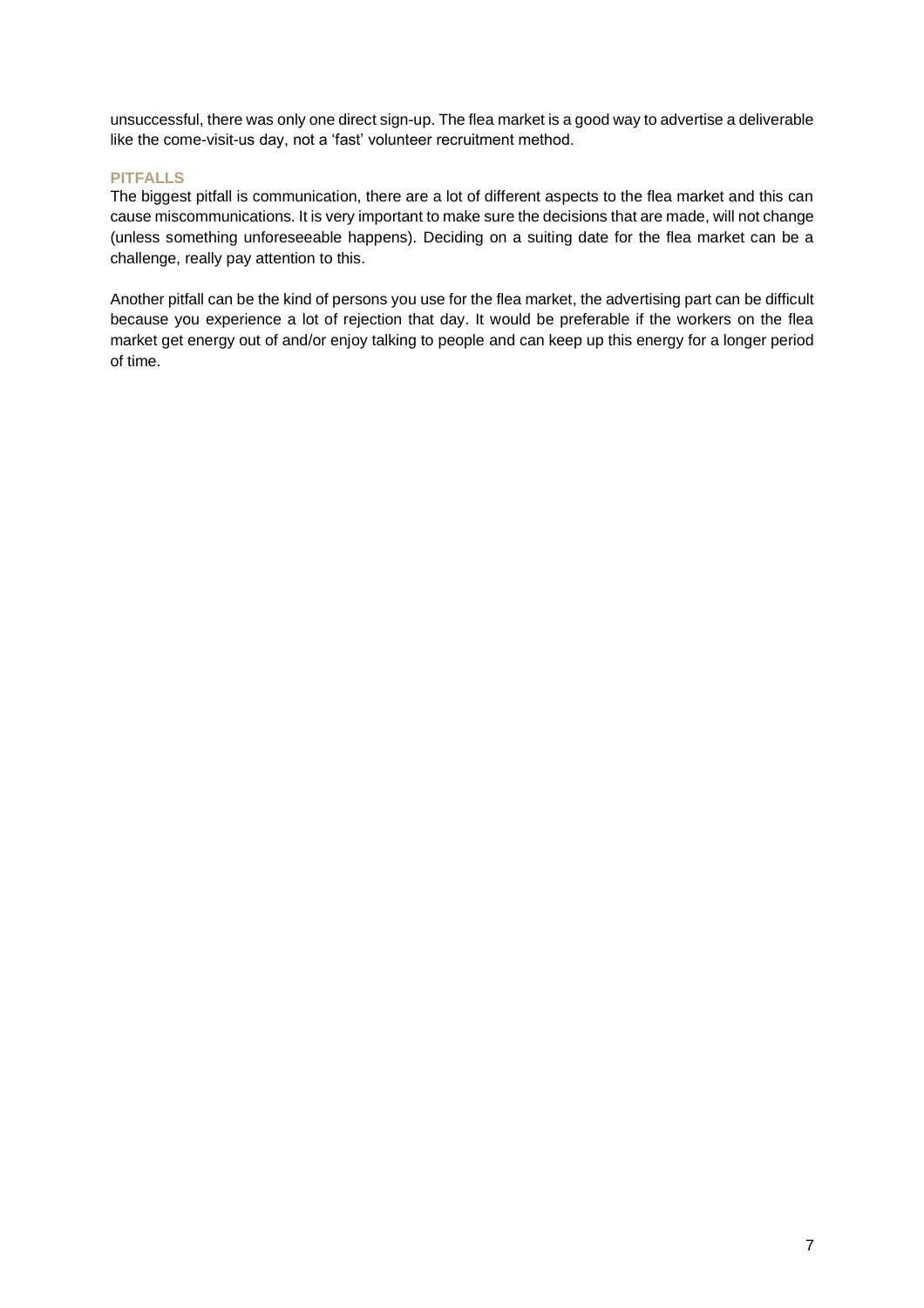# <span id="page-9-0"></span>**Come Visit Us Day**

# **OBJECTIVE**

The objective of the event was to provide the opportunity for potential volunteers to look behind the scenes at the Kringloop. By this, we refer to how the Kringloop sorting center looks and works.

# **PROCESS**

### **\* Before the event:**

You start by setting up a date and a time slot. With this, you can start promoting the event 3-2 weeks in advance. In this case, IndividuUS promoted the event through the usage of the flyers which were distributed during the flea market. Additionally, an additional digital flyer containing the come-visit us day essential details such as date, time, and the location was created (see appendix 4). This flyer should be posted on the Kringloop's social media.

Initiate planning of the activities which will be performed during the event. However, remember that the main objective is to make potential volunteers sign up! Organize the tour, and design a visual representation of what it will look like (see appendix 5) Additionally, we created a short description of each of the stages which will help remind the aim of each (see appendix 5). After this, make sure to contact the people who will give out the tours in advance. When organizing the tour, make sure to have a stage where the people are provided with a sign-up sheet; therefore, the event can meet its purpose (see appendix 3).

We prepare an additional flyer which summarizes all the benefits of volunteering as well as the expectation of the Kringloop towards the volunteering work (see appendix 6). Print this flyer in A4 and A5 to place them all over the shop and hand them out during the event. In this case, the Kringloop can reuse the designs by clicking on this webpage:

[https://www.canva.com/design/DAFAYw40lAY/fdYHllJYfBsUpofBand0Ng/edit?utm\\_content=DAFAYw](https://www.canva.com/design/DAFAYw40lAY/fdYHllJYfBsUpofBand0Ng/edit?utm_content=DAFAYw40lAY&utm_campaign=designshare&utm_medium=link2&utm_source=sharebutton) [40lAY&utm\\_campaign=designshare&utm\\_medium=link2&utm\\_source=sharebutton](https://www.canva.com/design/DAFAYw40lAY/fdYHllJYfBsUpofBand0Ng/edit?utm_content=DAFAYw40lAY&utm_campaign=designshare&utm_medium=link2&utm_source=sharebutton)

(Join Canvas with an email address \*no license costs are used, since a free trial version was used)

Among the activities for the event:

- If a quiz is decided to be created:
	- decide on the questions (see our quiz in appendix 7)
	- decide on a price (makes it more competitive and attractive)
		- eg: 15% discount Kringloop gift card
	- Print a reasonable number before the event (it is better to have more than less)
- If snacks want to be given (attracts people), decide on which ones, such as coffee and cookies, and buy them in advance.

# **\* The day of the event:**

Organize each of the stages 1-2 hours in advance. It is helpful to place numbers on each stage since it guides both the people and tour guides. Approach everyone, not only the people who came to the exact event.

# **\* After the event:**

Contact the people who signed up as potential volunteers, to forward more information about the Kringloop. Contact the participants of the quiz who won to provide them with the price.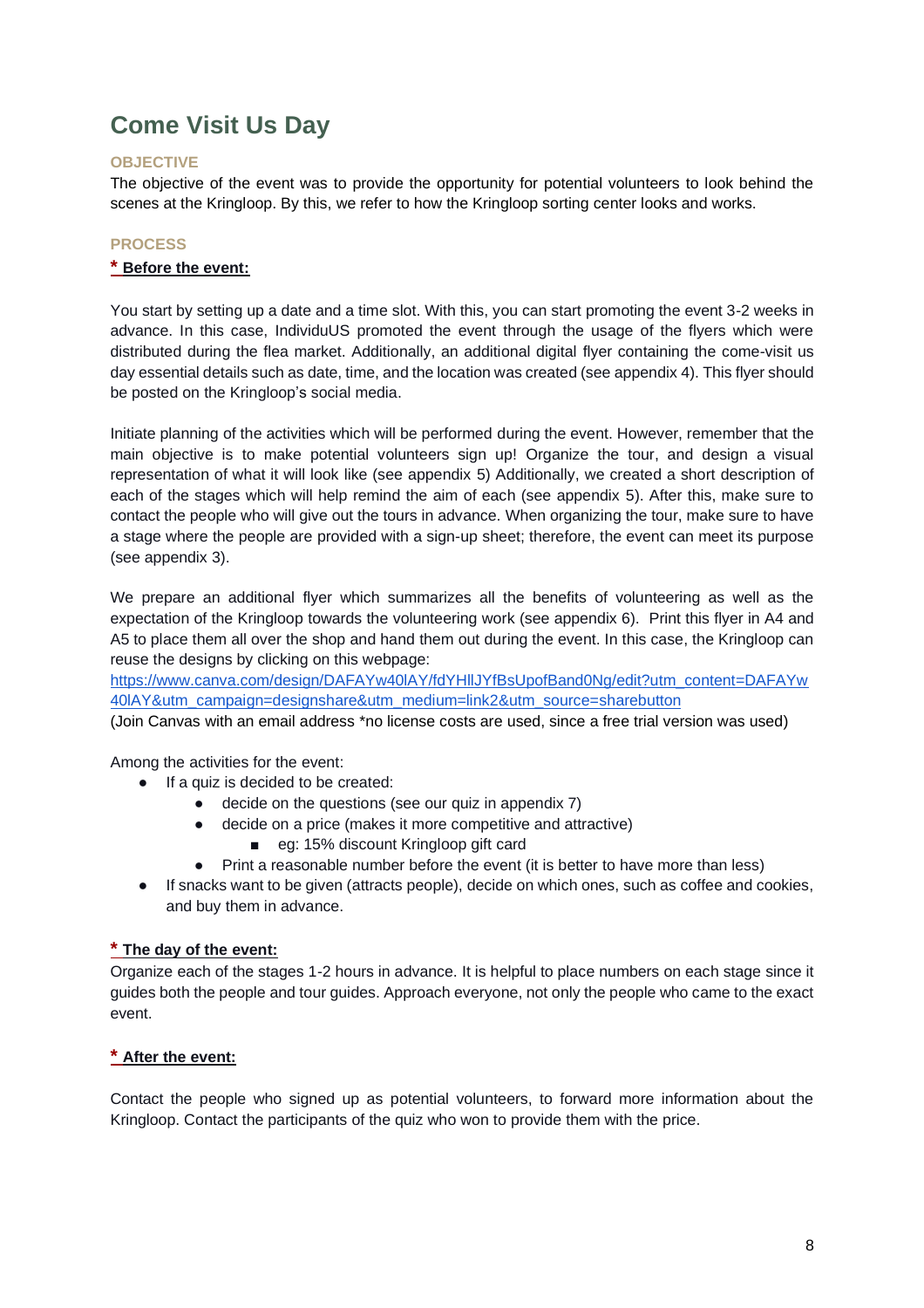#### **EFFECTIVENESS**

The event overall was successful. The last stage was noticed to be really helpful; it provided quality time to talk and share experiences with current volunteers, and the people seemed to like this environment. This also enhanced the importance of the sign-up sheet, where some people registered. The friendliness and welcoming strategies to approach everyone who came into the Kignooop worked. The day chosen 'Saturday' for the event is a good approach since multiple clients frequently visit the Kringloop.

# **PITFALLS**

The main problem with the come visit-us day was communication; this is because for the event to be successful, lots of different coordination between the stakeholders are needed. Due to the amount of organization required, it may cause some misunderstandings.

Furthermore, it is recommended for the event to place volunteers who are extroverted or like to approach other people since a welcoming and friendly approach needs to be achieved, especially in the first and last stages.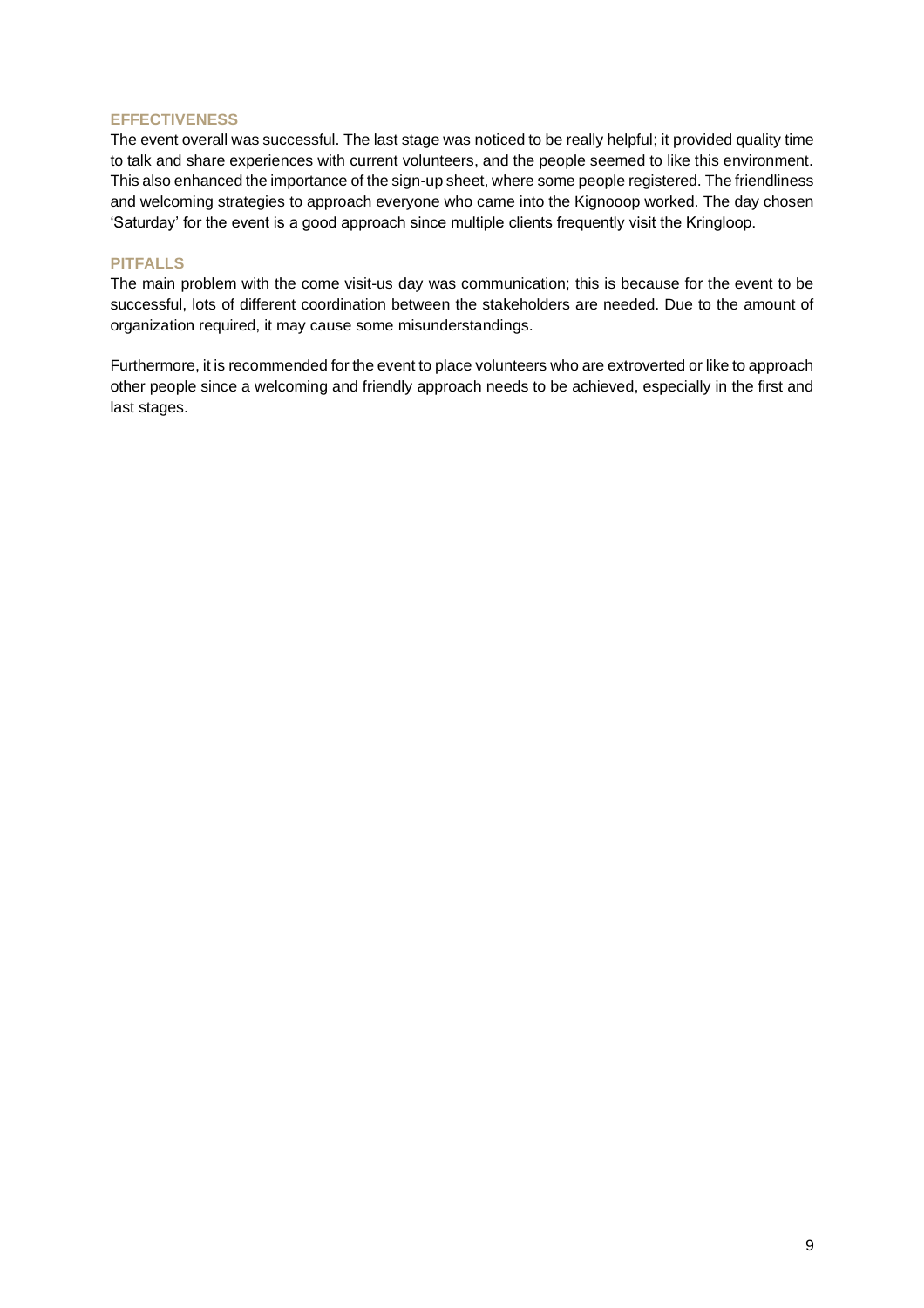# <span id="page-11-0"></span>**Social Media**

### <span id="page-11-1"></span>**Instagram + Facebook**

Before and during the flea market and come visit us day, we created pictures and videos to be posted on the social media accounts.

#### **OBJECTIVE**

The objective of creating pictures and videos for the social media accounts was to raise awareness for the flea market and come visit us day and therefore increase the number of people that would like to visit the events. Furthermore, we also wanted to give people that did not find the time to visit the events the opportunity to participate virtually.

#### **PROCESS**

Before both events, we designed posts to raise awareness for our events, including the date and time. Afterwards, we sent our posts to Bianca, [bschutte@kringloopzwolle.nl,](mailto:bschutte@kringloopzwolle.nl) and to the Instagram account of Kringloop. As soon as the events started, we took pictures and recorded videos, including one Reel, to give the Kringloop the opportunity to share insights of the events virtually. Examples of our social media posts can be found in the appendix (see appendix 6)

#### **EFFECTIVENESS**

Unfortunately, the videos and pictures did not get posted right after we shared them. Therefore, we do not define this part of our project as highly effective to recruit volunteers.

#### **PITFALLS**

When announcing an event on social media, it is essential to do so at least one week before the event starts, for example via a post on Instagram and Facebook. We recommend publishing a picture with important data for the event in advance and remind the followers of the event by reposting the post in the story after a couple of days again.

### **SUGGESTIONS FOR FUTURE**

To further recruit volunteers via social media, we would like to share some suggestions:

#### **Interview with a volunteer**

An interview with a volunteer can be published on social media accounts. The interviewee could talk about why it is fun to work in the Kringloop and what the benefits are.

#### **Post with information about volunteering**

A post with a summary of the benefits of volunteering at Kringloop can motivate people to volunteer. You can use the information flyer distributed at the come visit us day.

#### **Story takeover of a volunteer:**

A volunteer could share a working day on social media to show the followers how it looks like to volunteer at the Kringloop. This can influence more people to volunteer.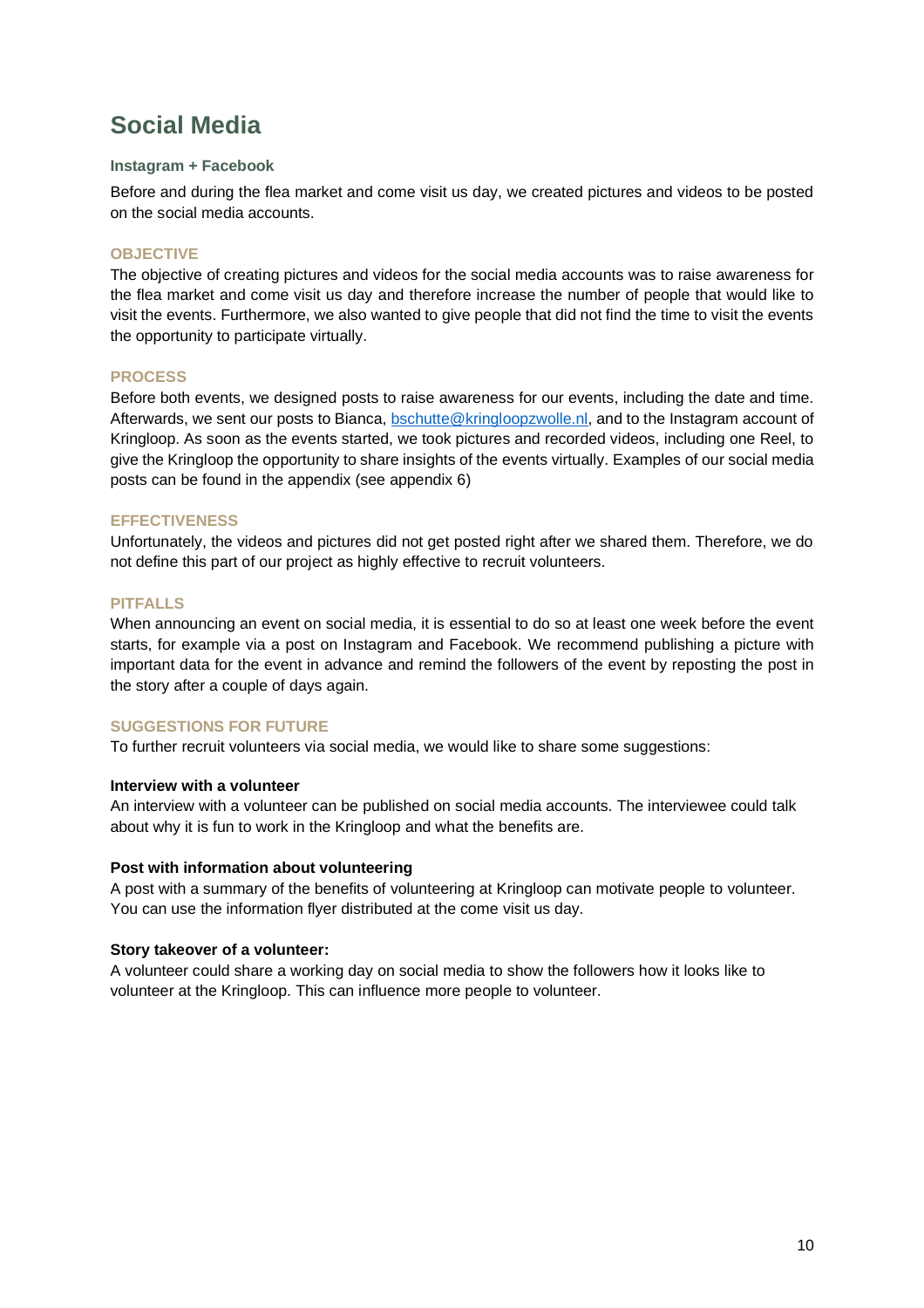# <span id="page-12-0"></span>**Retirement Homes and elderly apartments complex**

# **OBJECTIVE**

The purpose of getting in contact with retirement homes is to combine two organizations who can help each other. Retirees are often looking for a meaningful way to spend their day, the Kringloop can provide that for them. In turn can the retirees help the Kringloop decreasing the workload through the volunteer work they do.

# **PROCESS**

You start by getting in contact through sending emails to the potential retirement homes around the Kringloop. In appendix 6 are the emails IndividuUs send added, of course the email from the Kringloop will be different as you do not contact them though a second party but it is added to inspire. We researched five organizations in Zwolle suited for the Kringloop, the ones that were suited for Kringloop Zwolle were: Het Zand and DrieZorg. Their contact information is:

### **Het Zand**

Has a location in Zwolle and Staphorst, they have a variety of care-levels in their clients, which means different kinds of people, retirees but also people with for example a head injury). Website: [https://hetzand.nl](https://hetzand.nl/) Email address: [info@hetzand.nl](mailto:info@hetzand.nl)

From Het Zand we have been in contact with Melissa ten Brinke, she was enthusiastic about the vision of Kringloop Zwolle regarding inclusivity.

*Contact information Melissa ten Brinke:*

Location: De Oude Mars en Zandhove

Email address: m.tenbrinke@hetzand.nl

Phone number: 06-83527039

# **DrieZorg**

They have a few different locations and each location has different care-levels. Website: [https://www.driezorg.nl](https://www.driezorg.nl/) Email address: [info@driezorg.nl](mailto:info@driezorg.nl)

However, DrieZorg responded that it is not allowed to advertise to them directly but that they look at volunteer organizations like Zwolle Doet.

We also tried to get in contact with Gildehuys [\(gildehuys@woonzorg.nl\)](mailto:gildehuys@woonzorg.nl) and Rosorum [\(info@rosorum.nl\)](mailto:info@rosorum.nl) who are more elderly apartment kind of organizations, but neither responded to the emails.

After getting in contact, it is necessary to find out what kind of volunteers the organization can give. Questions you should ask are:

- Do they want someone to come over and explain to the potential volunteers what the volunteer work will include?
- What kind of volunteer work are the clients able to do?
- Do they need help (begeleiding)? If yes  $\longrightarrow$  How much and can someone from the organization provide that help or does the Kringloop need to coach them?
- How many hours a day and per week are the volunteers available?
- Which Kringloop location would the clients prefer to volunteer?
- What does the organization expect form the collaboration with the Kringloop?
- Does the organization have other special needs which are not discussed in the questions?

The best way to ask these questions is by setting up a meeting and sending an email after the meeting in regard to what the answers were to all these questions. When these questions are cleared up, you can decide to enter a collaboration or not.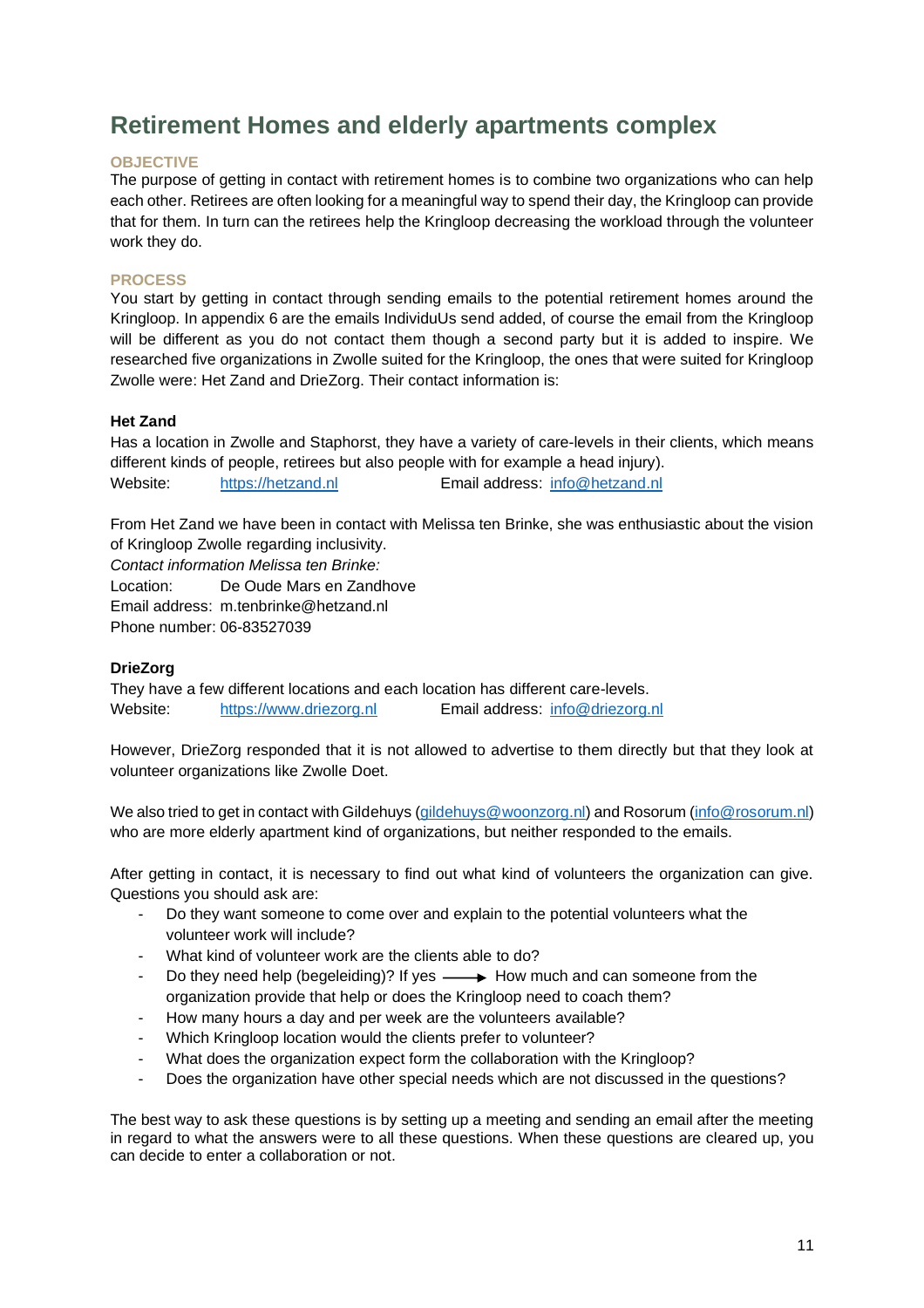#### **EFFECTIVENESS**

This deliverable did give the Kringloop some volunteers, which means it was successful. However, there are probably other connections possible that we have not contacted. During one of the meetings from IndividuUs and the Stakeholders form the Kringloop, it was mentioned there are more homes to get in contact with. That means with this deliverable can be executed again at those places.

#### **PITFALLS**

A pitfall can be that you do not use the right words in the email, make the first email a bit of a pitch about how the Kringloop can benefit the organization. Maybe this way it will be even more successful.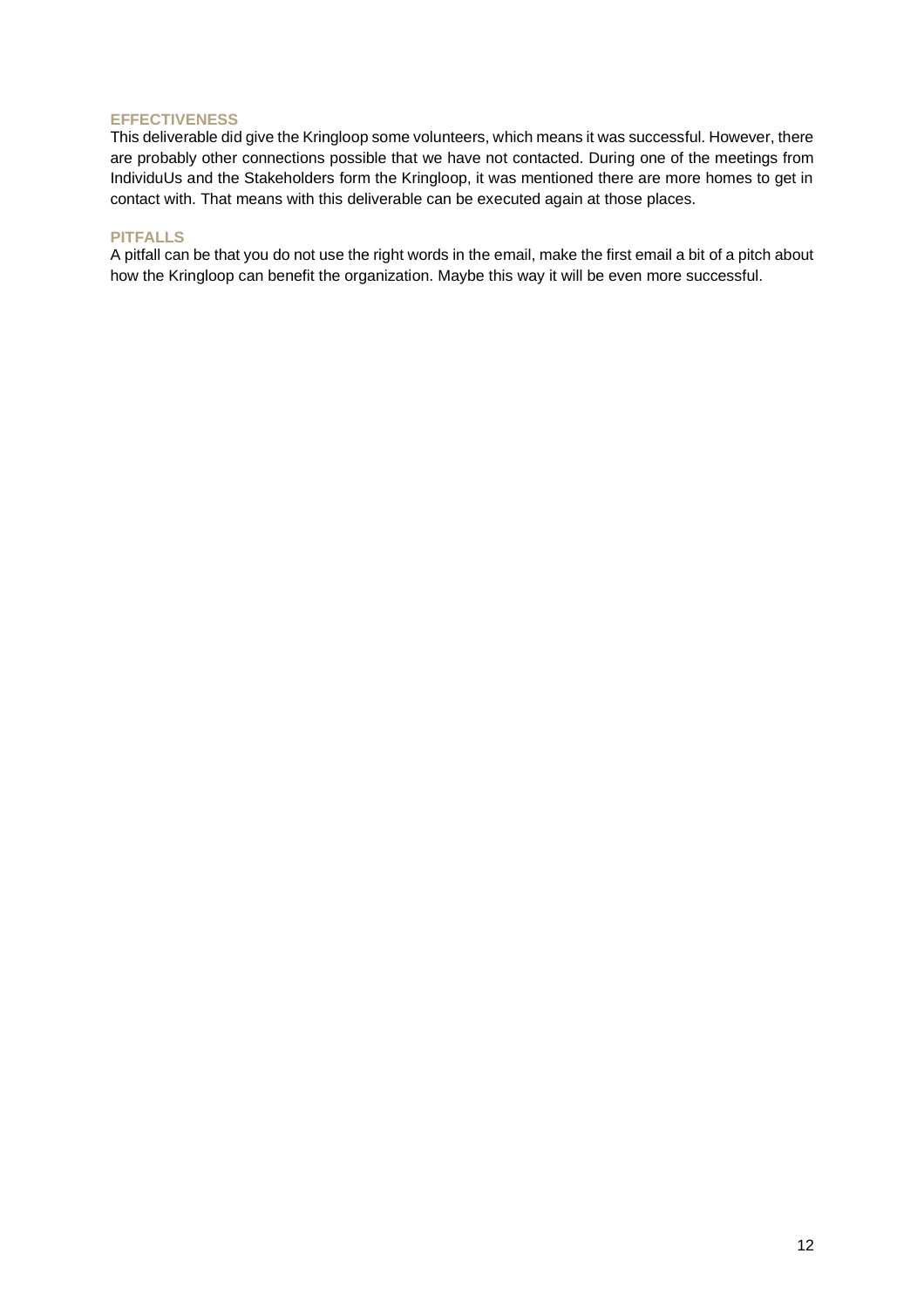# <span id="page-14-0"></span>**Advertising at schools**

# **OBJECTIVE**

The objective of advertising in schools is to get high school/MBO kids excited about volunteering at the Kringloop Zwolle. Through this the Kringloop will gain more volunteers. A second objective is to show high schools that it is possible to do their social internship (maatschappelijke stage) at the Kringloop.

# **PROCESS**

You start by getting in contact with sending emails (see appendix 7) to schools in Zwolle. You find a list of the schools IndividuUs has been in contact with:

| <b>High School:</b>     |                         |
|-------------------------|-------------------------|
| Greijdanus Zwolle       | (zwolle@greijdanus.nl)  |
| Thomas A Kempis         | (info@thomasakempis.nl) |
| Thorbecke               | (info@tsgzwolle.nl)     |
| Carolus Clusius College | (info@hetccc.nl)        |

# **MBO's**

| Deltion College  | (info@deltion.nl)   |
|------------------|---------------------|
| Landstede Zwolle | (info@landstede.nl) |
| Cibap            | (Info@Cibap.nl)     |

First ask to hang flyers in their schools and bring these to the schools that agree. Then as a second/added option to the schools that do not allow flyers due to too much trash or environmental reasons, send them an online flyer that they can put on their website or on the screens in the school. The email IndividuUs send to the schools can be found in appendix 7. From the answers given to IndividuUs we learned that giving out flyers at schools is not really allowed, this is why asking to drop the flyers at the schools to hang themselves and posting it on their website is the best option for now. The flyer can be found in the script for making the flyer.

It is important to mention that Thorbecke and Grijdanus very clearly stated that giving out and hanging physical flyers is not possible in their schools.

### **EFFECTIVENESS**

The responses on the emails were not very enthusiastic, however, when we went to the schools to give them to the reception, the response was very positive. This made us optimistic about the outcome of the flyers. This was one of the last deliverables and the hardest to asses if it would be effective. It would be valuable to see how many volunteers in the coming weeks come from the schools mentioned above.

### **PITFALLS**

A pitfall can be to accept no on the first answer, if the school gives very clear reasons why not, you should respect it. However, one of the schools gave the reason 'we do not hang (job) vacancies at our school', when I explained that the flyer was mostly information and a call to come to the come-visit-us day, I could bring the flyers. So, asking twice helps!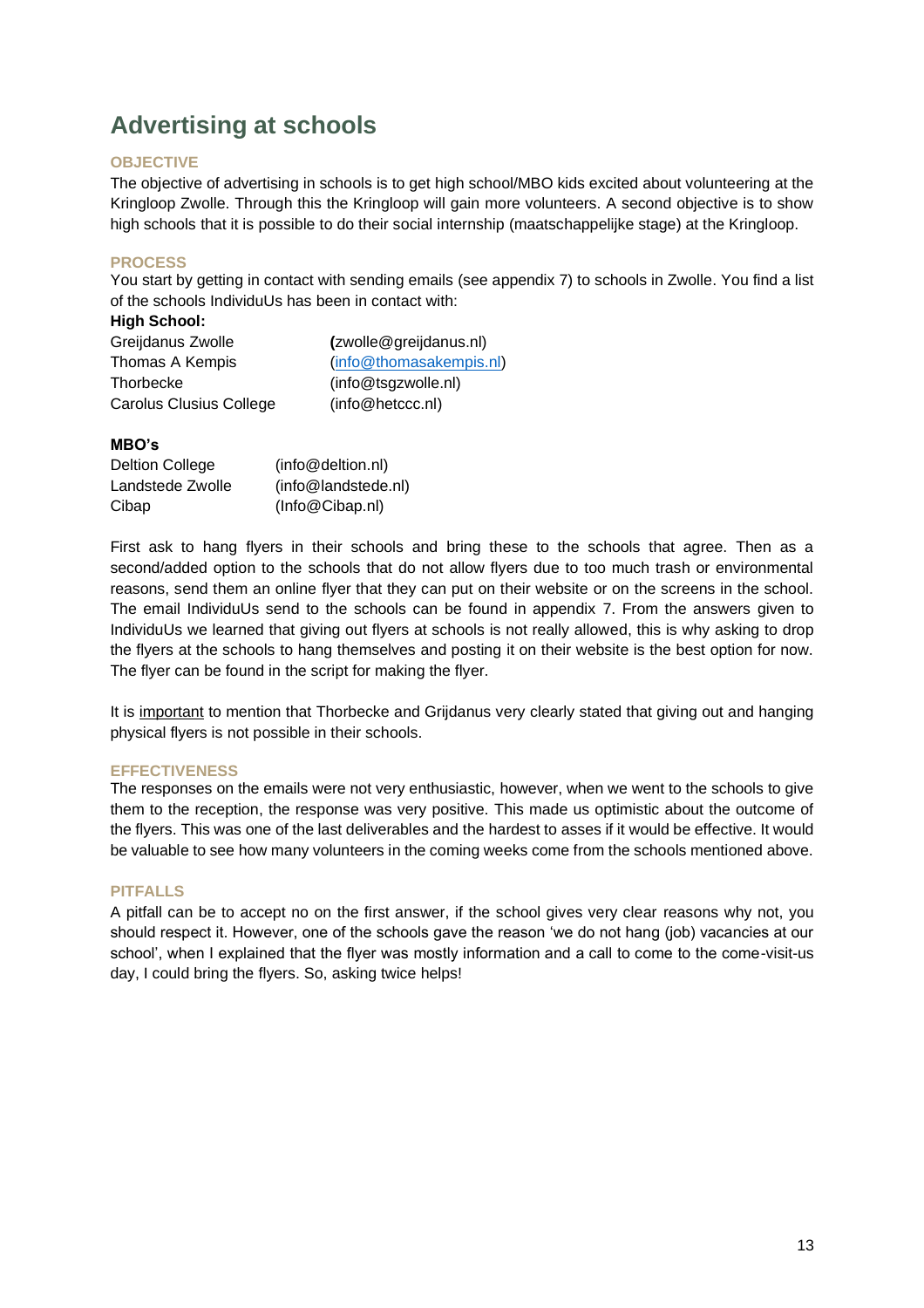# <span id="page-15-0"></span>**Left out deliverable's documentation**

Those are our ideas that we were not able to execute during the second semester. We decided to list them here once more, in case you wanted to pick them up at another point!

- Info board for the flea market
- Bonus point collecting card for Kringloop volunteers
- Newspaper article
- Sports/community day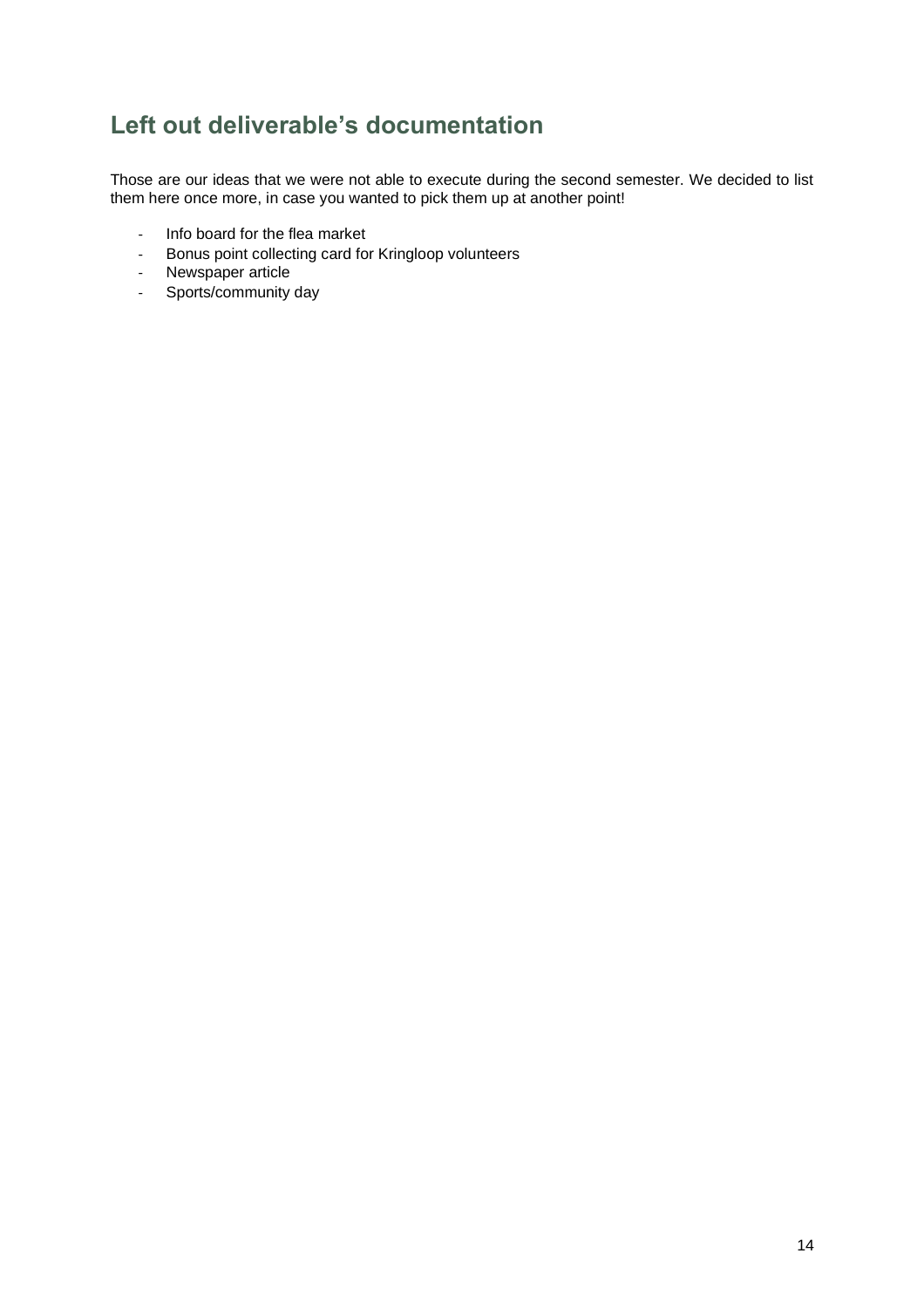# <span id="page-16-0"></span>**Appendix 1-7**

# <span id="page-16-1"></span>**Appendix 1 - Stickers**



<span id="page-16-2"></span>**Appendix 2 - Flyer designs example** 



<span id="page-16-3"></span>**Appendix 3 – Signup sheet for the flea market and come visit us day** 

| <b>KRING</b><br>I would like to VOLUNTEER |              |                      |  |
|-------------------------------------------|--------------|----------------------|--|
| <b>NAME</b>                               | <b>EMAIL</b> | <b>I'MONE NUMBER</b> |  |
|                                           |              |                      |  |
|                                           |              |                      |  |
|                                           |              |                      |  |
|                                           |              |                      |  |
|                                           |              |                      |  |
|                                           |              |                      |  |
|                                           |              |                      |  |
|                                           |              |                      |  |
|                                           |              |                      |  |
|                                           |              |                      |  |
|                                           |              |                      |  |
|                                           |              |                      |  |
|                                           |              |                      |  |
|                                           |              |                      |  |
|                                           |              |                      |  |
|                                           |              |                      |  |
|                                           |              |                      |  |
|                                           |              |                      |  |
|                                           |              |                      |  |
|                                           |              |                      |  |
|                                           |              |                      |  |
|                                           |              |                      |  |
|                                           |              |                      |  |
|                                           |              |                      |  |
|                                           |              |                      |  |
|                                           |              |                      |  |
|                                           |              |                      |  |
|                                           |              |                      |  |
|                                           |              |                      |  |
|                                           |              |                      |  |
|                                           |              |                      |  |
|                                           |              |                      |  |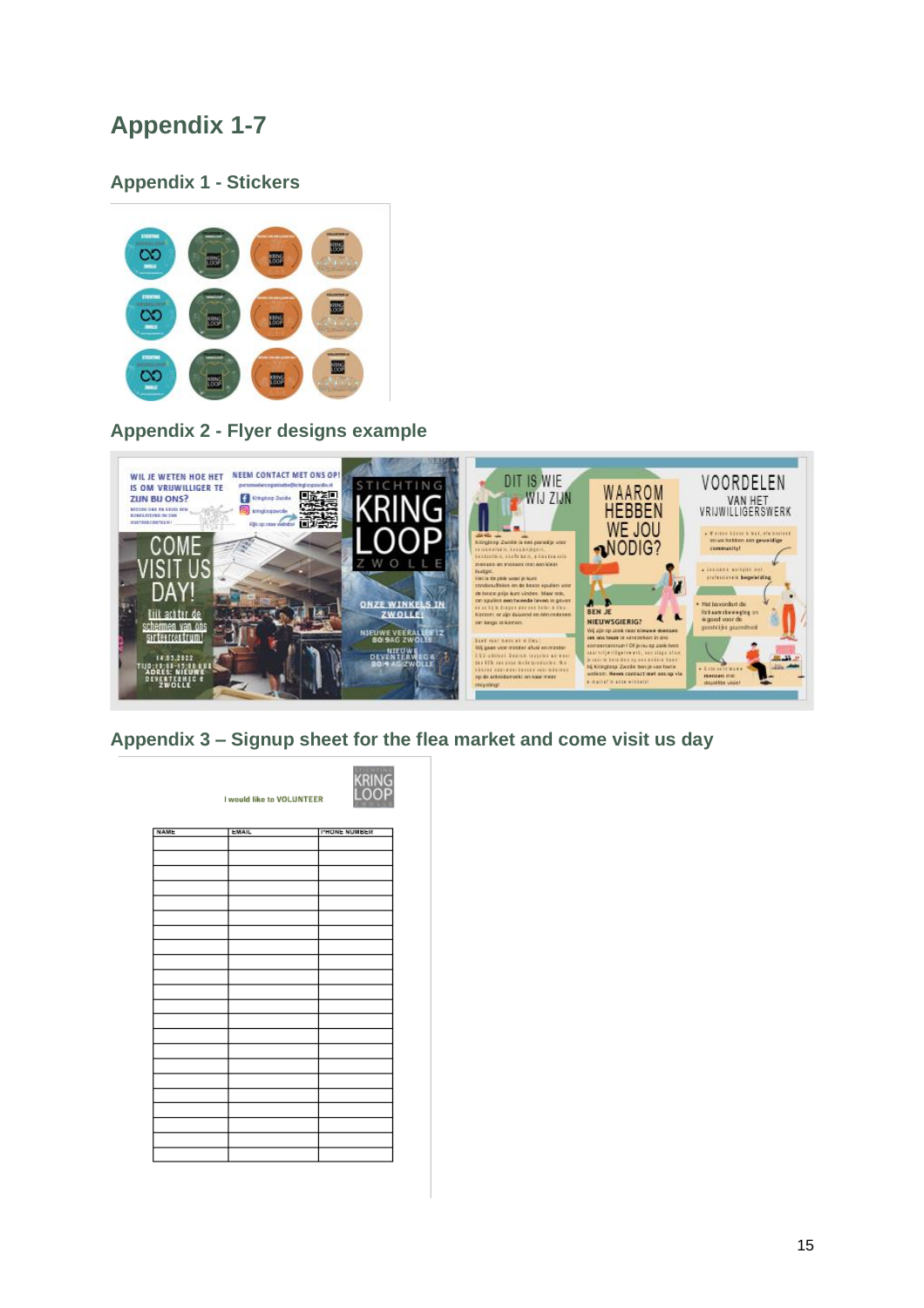<span id="page-17-0"></span>**Appendix 4 – Digital advertisement for the come visit us day** 



**Appendix 5 - Visualization of the tour**

<span id="page-17-1"></span>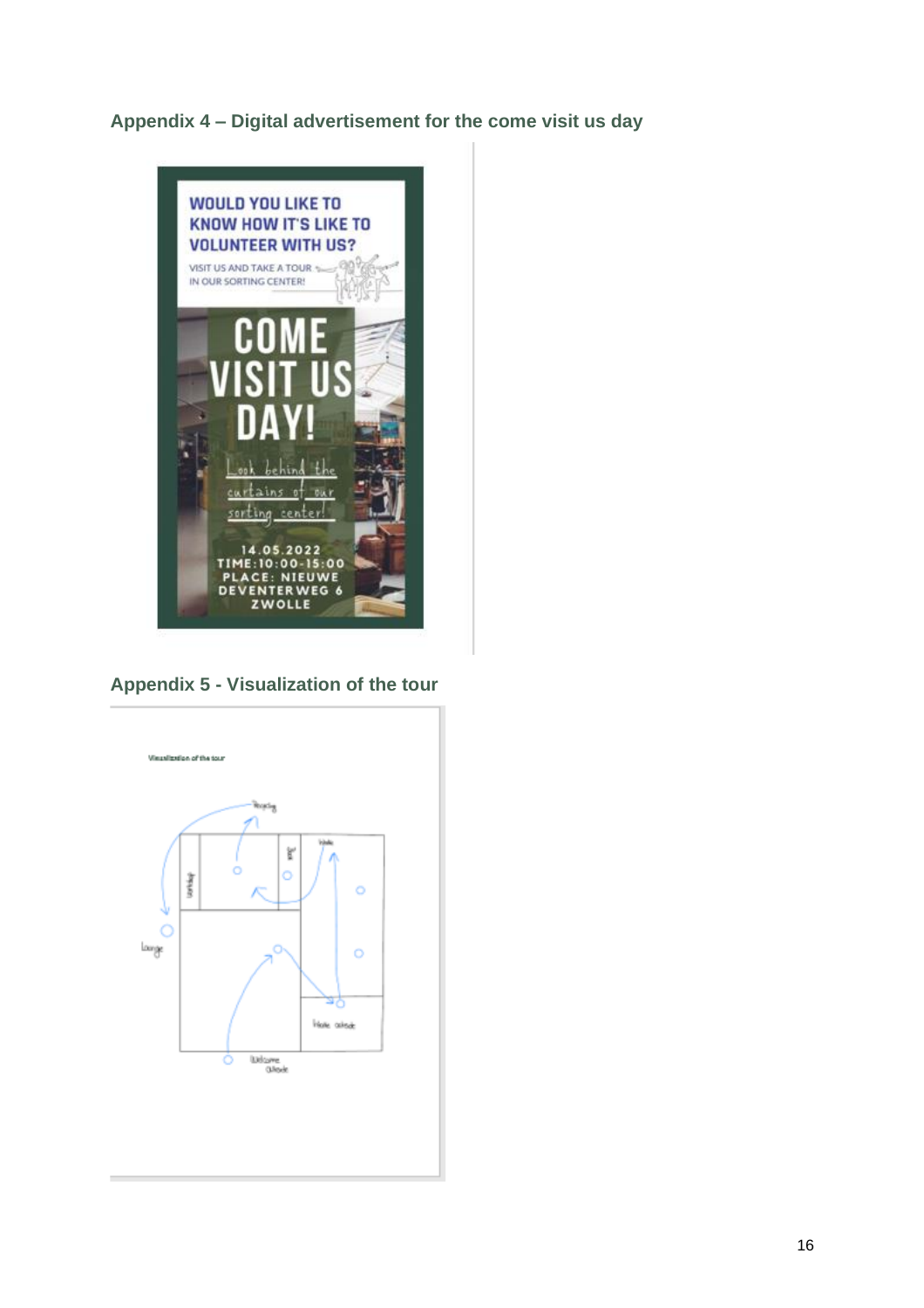# <span id="page-18-0"></span>**Appendix 6 – Flyer/Info paper for the Come Visit us Day**



# <span id="page-18-1"></span>**Appendix 7 – Quiz for the Come Visit Us Day**

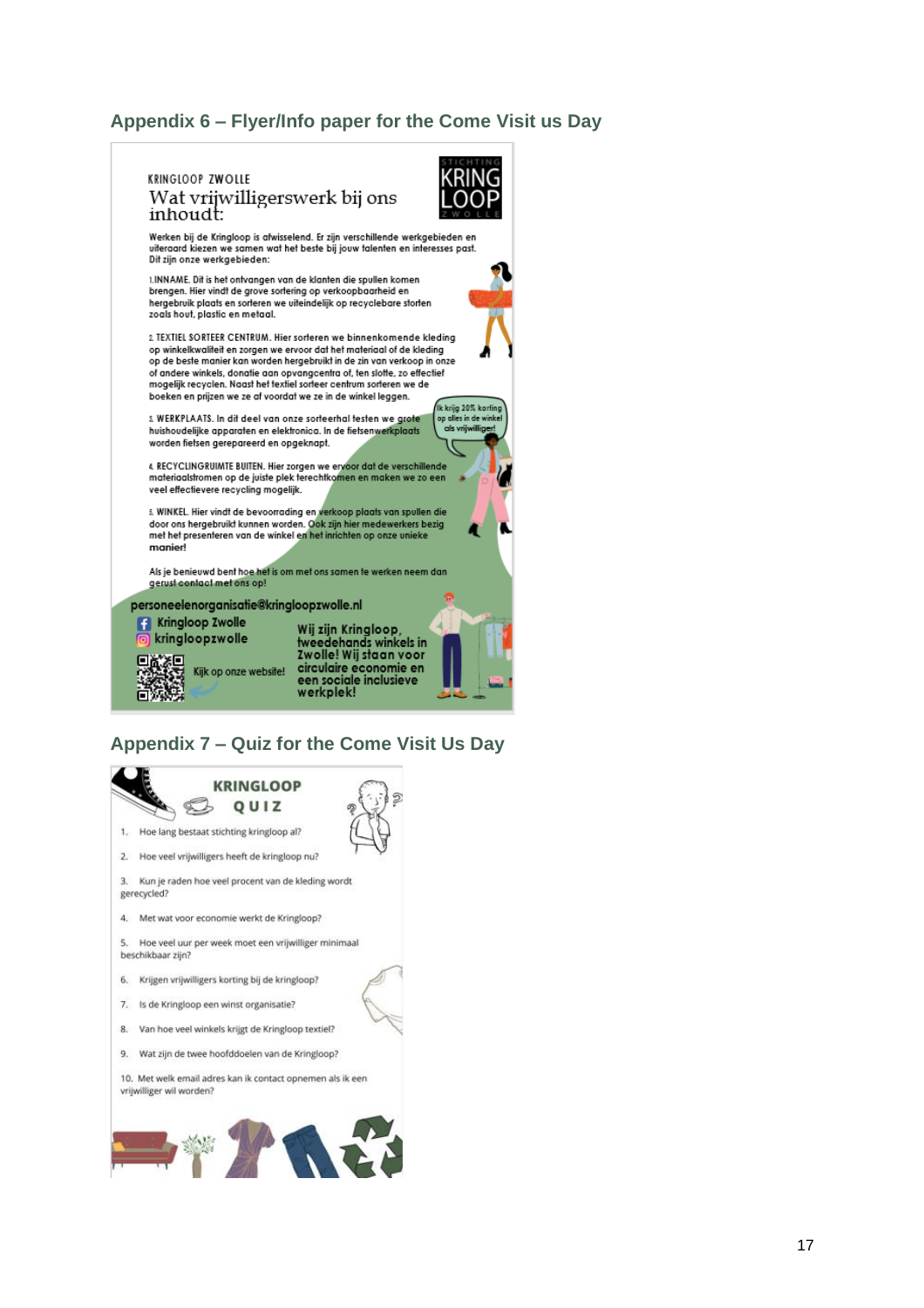# <span id="page-19-0"></span>**Appendix 8 – Examples of Social Media posts**



# <span id="page-19-1"></span>**Appendix 9- Template for communication with retirement homes & elderly apartment complex**